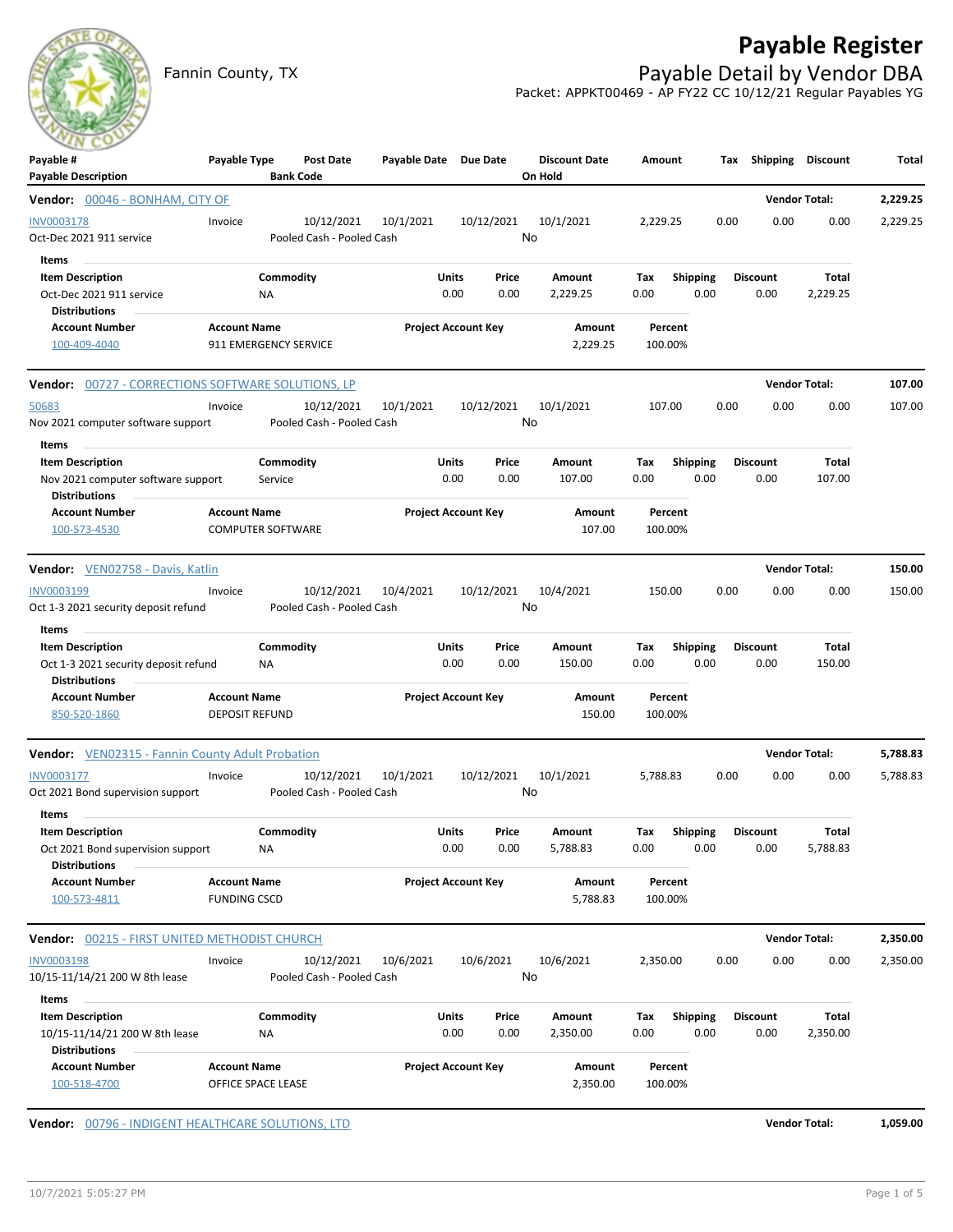| <b>Payable Register</b>                                                                        |                                     |                               |                                         |                       |                                    |                |                                 |             |                         |      |                         | Packet: APPKT00469 - AP FY22 CC 10/12/21 Regular Payables YG |          |
|------------------------------------------------------------------------------------------------|-------------------------------------|-------------------------------|-----------------------------------------|-----------------------|------------------------------------|----------------|---------------------------------|-------------|-------------------------|------|-------------------------|--------------------------------------------------------------|----------|
| Payable #<br><b>Payable Description</b>                                                        | Payable Type                        | <b>Bank Code</b>              | Post Date                               | Payable Date Due Date |                                    |                | <b>Discount Date</b><br>On Hold |             | Amount                  |      | Tax Shipping Discount   |                                                              | Total    |
| 72490<br>Nov 2021 computer software support                                                    | Invoice                             |                               | 10/12/2021<br>Pooled Cash - Pooled Cash | 10/1/2021             |                                    | 10/12/2021     | 10/1/2021<br>No                 | 1,059.00    |                         | 0.00 | 0.00                    | 0.00                                                         | 1,059.00 |
| Items<br><b>Item Description</b><br>Nov 2021 computer software support<br><b>Distributions</b> |                                     | Commodity<br>Service          |                                         |                       | Units<br>0.00                      | Price<br>0.00  | Amount<br>1,059.00              | Tax<br>0.00 | <b>Shipping</b><br>0.00 |      | <b>Discount</b><br>0.00 | Total<br>1,059.00                                            |          |
| <b>Account Number</b><br>100-645-4530                                                          | <b>Account Name</b>                 | <b>COMPUTER SOFTWARE</b>      |                                         |                       | <b>Project Account Key</b>         |                | Amount<br>1,059.00              |             | Percent<br>100.00%      |      |                         |                                                              |          |
| Vendor: 00378 - JPMORGAN CHASE BANK NA                                                         |                                     |                               |                                         |                       |                                    |                |                                 |             |                         |      |                         | <b>Vendor Total:</b>                                         | 427.06   |
| INV0003249<br>Oct 2021 credit card                                                             | Invoice                             |                               | 10/12/2021<br>Pooled Cash - Pooled Cash | 10/5/2021             |                                    | 10/12/2021     | 10/5/2021<br>No                 |             | 427.06                  | 0.00 | 0.00                    | 0.00                                                         | 427.06   |
| Items<br><b>Item Description</b><br>Oct 2021 credit card - BPS - Sheriff rifle part Goods      |                                     | Commodity                     |                                         |                       | Units<br>1.00                      | Price<br>27.06 | Amount<br>27.06                 | Tax<br>0.00 | <b>Shipping</b><br>0.00 |      | <b>Discount</b><br>0.00 | Total<br>27.06                                               |          |
| <b>Distributions</b><br><b>Account Number</b><br>100-560-3200                                  | <b>Account Name</b>                 | <b>WEAPONS SUPPLIES</b>       |                                         |                       | <b>Project Account Key</b>         |                | Amount<br>27.06                 |             | Percent<br>100.00%      |      |                         |                                                              |          |
| Items<br><b>Item Description</b>                                                               |                                     | Commodity                     |                                         |                       | Units                              | Price          | Amount                          | Tax         | <b>Shipping</b>         |      | <b>Discount</b>         | Total                                                        |          |
| Oct 2021 credit card - Co Clk conf regist<br><b>Distributions</b><br><b>Account Number</b>     | <b>Account Name</b>                 | ΝA                            |                                         |                       | 0.00<br><b>Project Account Key</b> | 0.00           | 400.00<br>Amount                | 0.00        | 0.00<br>Percent         |      | 0.00                    | 400.00                                                       |          |
| 100-403-4270                                                                                   |                                     |                               | OUT OF COUNTY TRAVEL/TRAINING           |                       |                                    |                | 400.00                          |             | 100.00%                 |      |                         |                                                              |          |
| Vendor: 00541 - KIRBY, SHELLY                                                                  |                                     |                               |                                         |                       |                                    |                |                                 |             |                         |      |                         | <b>Vendor Total:</b>                                         | 60.00    |
| 069481<br>Windom mowing 10/6/21                                                                | Invoice                             |                               | 10/12/2021<br>Pooled Cash - Pooled Cash | 10/6/2021             |                                    | 10/12/2021     | 10/6/2021<br>No                 |             | 60.00                   | 0.00 | 0.00                    | 0.00                                                         | 60.00    |
| Items<br><b>Item Description</b><br>Windom mowing 10/6/21<br><b>Distributions</b>              |                                     | Commodity<br>ΝA               |                                         |                       | Units<br>0.00                      | Price<br>0.00  | Amount<br>60.00                 | Tax<br>0.00 | <b>Shipping</b><br>0.00 |      | <b>Discount</b><br>0.00 | Total<br>60.00                                               |          |
| <b>Account Number</b><br>100-515-4502                                                          | <b>Account Name</b>                 | LAWN MAINTENANCE              |                                         |                       | <b>Project Account Key</b>         |                | Amount<br>60.00                 |             | Percent<br>100.00%      |      |                         |                                                              |          |
| Vendor: 00420 - NOBLE RESOURCES PEST CONTROL                                                   |                                     |                               |                                         |                       |                                    |                |                                 |             |                         |      |                         | Vendor Total:                                                | 57.00    |
| 14866<br>Pest control 2505 N Center St                                                         | Invoice                             |                               | 10/12/2021<br>Pooled Cash - Pooled Cash | 10/4/2021             |                                    | 10/12/2021     | 10/4/2021<br>No                 |             | 57.00                   | 0.00 | 0.00                    | 0.00                                                         | 57.00    |
| Items<br><b>Item Description</b><br>Pest control 2505 N Center St<br><b>Distributions</b>      |                                     | Commodity<br>Service          |                                         |                       | Units<br>0.00                      | Price<br>0.00  | Amount<br>57.00                 | Tax<br>0.00 | <b>Shipping</b><br>0.00 |      | <b>Discount</b><br>0.00 | Total<br>57.00                                               |          |
| <b>Account Number</b><br>100-516-4501                                                          | <b>Account Name</b><br>PEST CONTROL |                               |                                         |                       | <b>Project Account Key</b>         |                | Amount<br>57.00                 |             | Percent<br>100.00%      |      |                         |                                                              |          |
| <b>Vendor:</b> 00532 - PARHAM, WILLIAM                                                         |                                     |                               |                                         |                       |                                    |                |                                 |             |                         |      |                         | <b>Vendor Total:</b>                                         | 300.00   |
| <b>INV0003246</b><br>50443 Whitson Co Ct@Law                                                   | Invoice                             |                               | 10/12/2021<br>Pooled Cash - Pooled Cash | 10/6/2021             |                                    | 10/12/2021     | 10/6/2021<br>No                 |             | 300.00                  | 0.00 | 0.00                    | 0.00                                                         | 300.00   |
| Items<br><b>Item Description</b><br>50443 Whitson Co Ct@Law<br><b>Distributions</b>            |                                     | Commodity<br>NA               |                                         |                       | Units<br>0.00                      | Price<br>0.00  | Amount<br>300.00                | Tax<br>0.00 | <b>Shipping</b><br>0.00 |      | <b>Discount</b><br>0.00 | Total<br>300.00                                              |          |
| <b>Account Number</b><br>100-410-4240                                                          | <b>Account Name</b>                 | <b>INDIGENT ATTORNEY FEES</b> |                                         |                       | <b>Project Account Key</b>         |                | Amount<br>300.00                |             | Percent<br>100.00%      |      |                         |                                                              |          |

**Vendor:** 00006 - PARKER TIRE **Vendor Total: 140.00**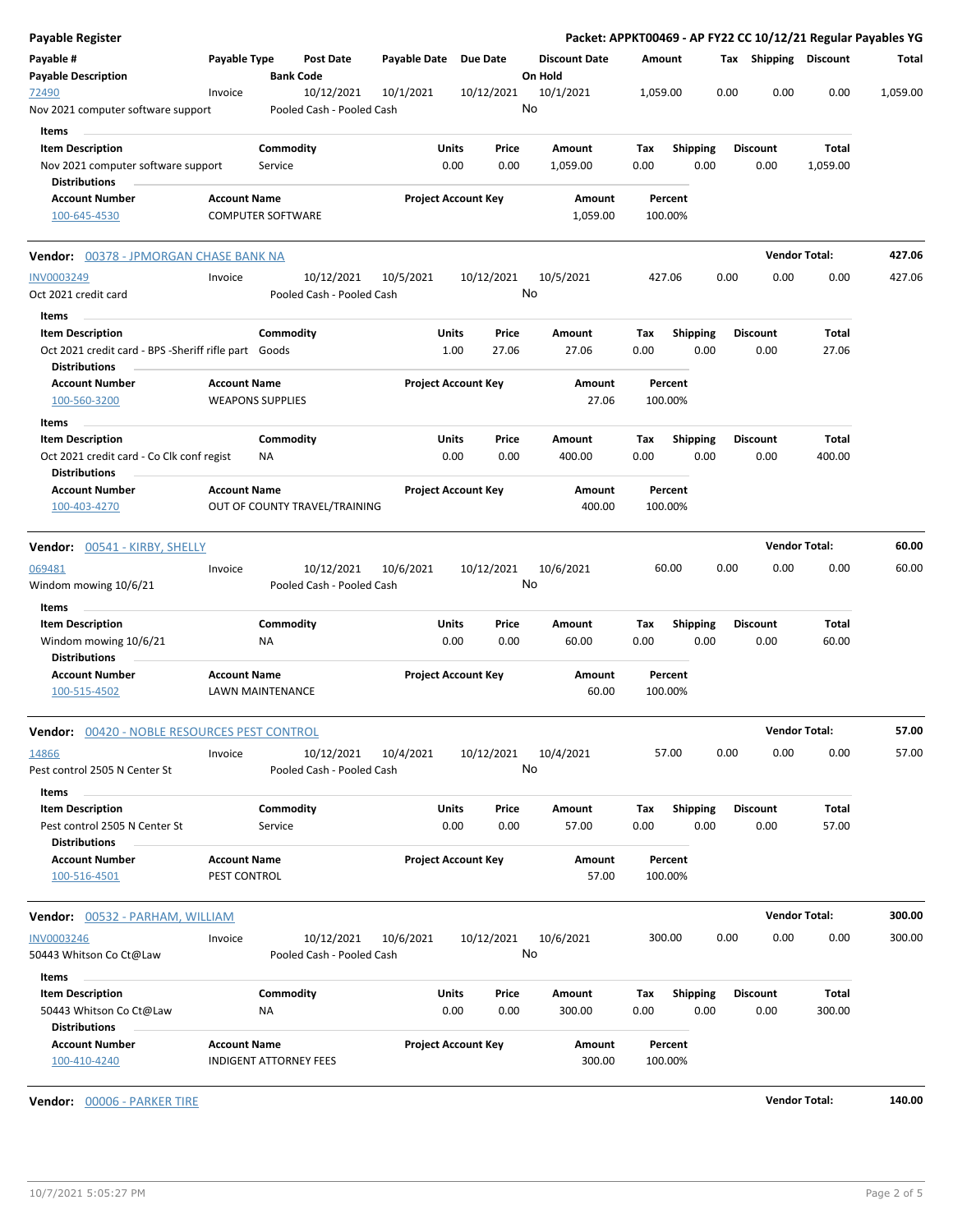| Payable Register                                              |                     |                           |                       |                            |       |                      |        |                 |      |                       | Packet: APPKT00469 - AP FY22 CC 10/12/21 Regular Payables YG |              |
|---------------------------------------------------------------|---------------------|---------------------------|-----------------------|----------------------------|-------|----------------------|--------|-----------------|------|-----------------------|--------------------------------------------------------------|--------------|
| Payable #                                                     | Payable Type        | <b>Post Date</b>          | Payable Date Due Date |                            |       | <b>Discount Date</b> | Amount |                 |      | Tax Shipping Discount |                                                              | <b>Total</b> |
| <b>Payable Description</b>                                    |                     | <b>Bank Code</b>          |                       |                            |       | On Hold              |        |                 |      |                       |                                                              |              |
| 13556                                                         | Invoice             | 10/12/2021                | 10/4/2021             | 10/12/2021                 |       | 10/4/2021            |        | 100.00          | 0.00 | 0.00                  | 0.00                                                         | 100.00       |
| Pct 4 road grader split rim changeout                         |                     | Pooled Cash - Pooled Cash |                       |                            |       | No                   |        |                 |      |                       |                                                              |              |
| Items                                                         |                     |                           |                       |                            |       |                      |        |                 |      |                       |                                                              |              |
| <b>Item Description</b>                                       |                     | Commodity                 |                       | <b>Units</b>               | Price | Amount               | Tax    | <b>Shipping</b> |      | <b>Discount</b>       | <b>Total</b>                                                 |              |
| Pct 4 road grader split rim changeout<br><b>Distributions</b> |                     | NA                        |                       | 0.00                       | 0.00  | 100.00               | 0.00   | 0.00            |      | 0.00                  | 100.00                                                       |              |
| <b>Account Number</b>                                         | <b>Account Name</b> |                           |                       | <b>Project Account Key</b> |       | Amount               |        | Percent         |      |                       |                                                              |              |
| 240-624-4590                                                  |                     | R&M MACH. TIRES & TUBES   |                       |                            |       | 100.00               |        | 100.00%         |      |                       |                                                              |              |
| 13563                                                         | Invoice             | 10/12/2021                | 10/4/2021             | 10/12/2021                 |       | 10/4/2021            |        | 40.00           | 0.00 | 0.00                  | 0.00                                                         | 40.00        |
| Pct 3 flat repair                                             |                     | Pooled Cash - Pooled Cash |                       |                            |       | No                   |        |                 |      |                       |                                                              |              |
| <b>Items</b>                                                  |                     |                           |                       |                            |       |                      |        |                 |      |                       |                                                              |              |
| <b>Item Description</b>                                       |                     | Commodity                 |                       | Units                      | Price | Amount               | Tax    | <b>Shipping</b> |      | <b>Discount</b>       | Total                                                        |              |
| Pct 3 flat repair                                             |                     | <b>NA</b>                 |                       | 0.00                       | 0.00  | 40.00                | 0.00   | 0.00            |      | 0.00                  | 40.00                                                        |              |
| <b>Distributions</b>                                          |                     |                           |                       |                            |       |                      |        |                 |      |                       |                                                              |              |
| <b>Account Number</b>                                         | <b>Account Name</b> |                           |                       | <b>Project Account Key</b> |       | Amount               |        | Percent         |      |                       |                                                              |              |
| 230-623-4590                                                  |                     | R&M MACH. TIRES & TUBES   |                       |                            |       | 40.00                |        | 100.00%         |      |                       |                                                              |              |
| <b>Vendor:</b> 00782 - QUADIENT LEASING USA, INC              |                     |                           |                       |                            |       |                      |        |                 |      | <b>Vendor Total:</b>  |                                                              | 243.01       |
| N9076688                                                      | Invoice             | 10/12/2021                | 10/2/2021             | 10/12/2021                 |       | 10/2/2021            |        | 165.26          | 0.00 | 0.00                  | 0.00                                                         | 165.26       |
| Nov 2021 Courthouse postage lease                             |                     | Pooled Cash - Pooled Cash |                       |                            |       | No                   |        |                 |      |                       |                                                              |              |
| <b>Items</b>                                                  |                     |                           |                       |                            |       |                      |        |                 |      |                       |                                                              |              |
| <b>Item Description</b>                                       |                     | Commodity                 |                       | Units                      | Price | Amount               | Tax    | <b>Shipping</b> |      | <b>Discount</b>       | <b>Total</b>                                                 |              |
| Nov 2021 Courthouse postage lease<br><b>Distributions</b>     |                     | <b>NA</b>                 |                       | 0.00                       | 0.00  | 165.26               | 0.00   | 0.00            |      | 0.00                  | 165.26                                                       |              |
| <b>Account Number</b>                                         | <b>Account Name</b> |                           |                       | <b>Project Account Key</b> |       | Amount               |        | Percent         |      |                       |                                                              |              |
| 100-510-3110                                                  | <b>POSTAGE</b>      |                           |                       |                            |       | 165.26               |        | 100.00%         |      |                       |                                                              |              |
| N9076689                                                      | Invoice             | 10/12/2021                | 10/2/2021             | 10/12/2021                 |       | 10/2/2021            |        | 77.75           | 0.00 | 0.00                  | 0.00                                                         | 77.75        |
| Nov 2021 S Annex postage lease                                |                     | Pooled Cash - Pooled Cash |                       |                            |       | No                   |        |                 |      |                       |                                                              |              |
| <b>Items</b>                                                  |                     |                           |                       |                            |       |                      |        |                 |      |                       |                                                              |              |
| <b>Item Description</b>                                       |                     | Commodity                 |                       | <b>Units</b>               | Price | Amount               | Tax    | Shipping        |      | <b>Discount</b>       | <b>Total</b>                                                 |              |
| Nov 2021 S Annex postage lease                                |                     | NA                        |                       | 0.00                       | 0.00  | 77.75                | 0.00   | 0.00            |      | 0.00                  | 77.75                                                        |              |
| <b>Distributions</b>                                          |                     |                           |                       |                            |       |                      |        |                 |      |                       |                                                              |              |
| <b>Account Number</b>                                         | <b>Account Name</b> |                           |                       | <b>Project Account Key</b> |       | <b>Amount</b>        |        | Percent         |      |                       |                                                              |              |
| 100-513-3110                                                  | POSTAGE             |                           |                       |                            |       | 77.75                |        | 100.00%         |      |                       |                                                              |              |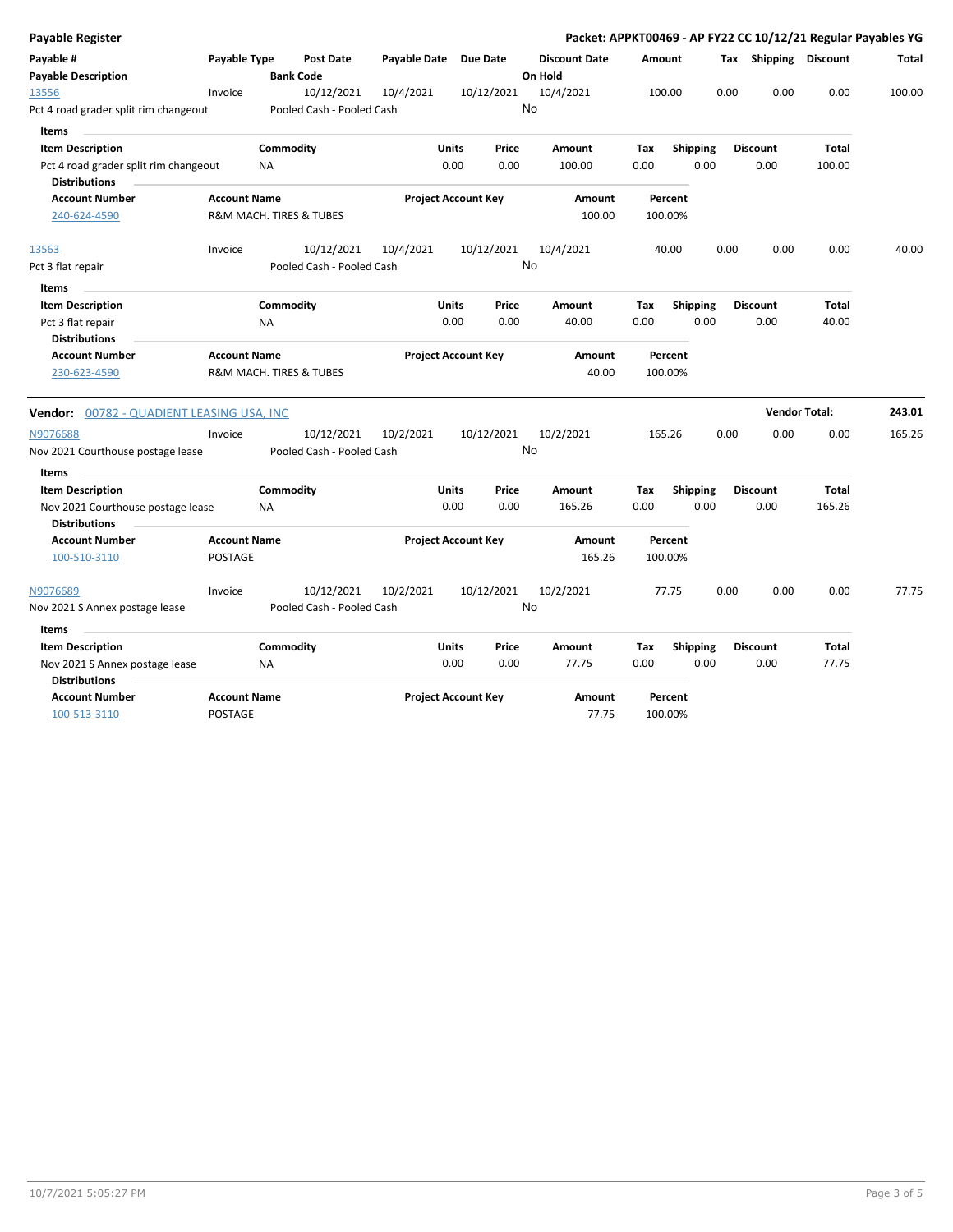## Payable Summary

| Type    | Count               | Gross     | Tax  | Shipping | <b>Discount</b> | Total     | <b>Manual Payment</b> | <b>Balance</b> |
|---------|---------------------|-----------|------|----------|-----------------|-----------|-----------------------|----------------|
| Invoice | 14                  | 12.911.15 | 0.00 | 0.00     | 0.00            | 12.911.15 | 0.00                  | 12.911.15      |
|         | <b>Grand Total:</b> | 12,911.15 | 0.00 | 0.00     | 0.00            | 12,911.15 | 0.00                  | 12,911.15      |